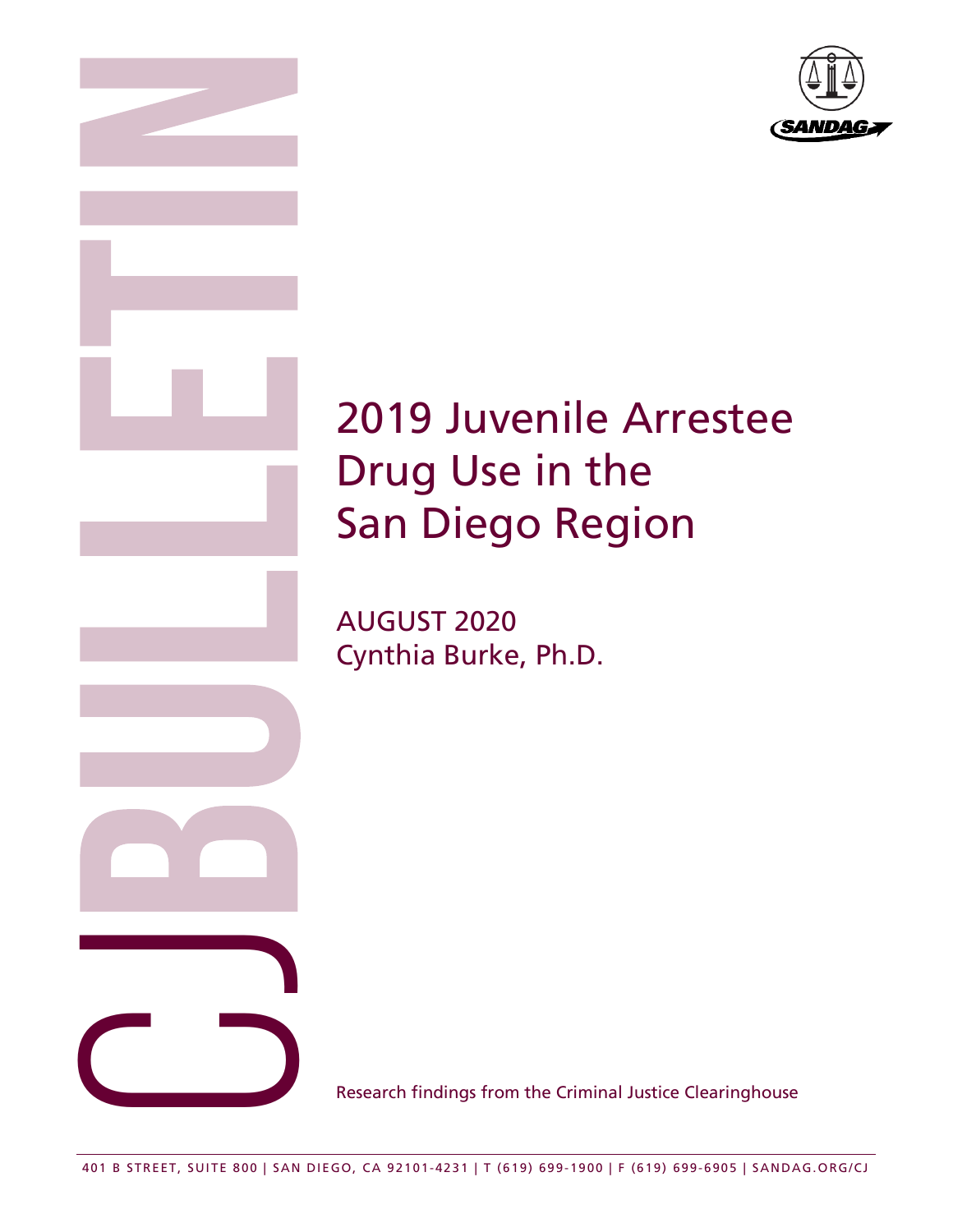## **SANDAG Board of Directors**

The 18 cities and county government are SANDAG serving as the forum for regional decision-making. SANDAG builds consensus; plans, engineers, and builds public transit; makes strategic plans; obtains and allocates resources; and provides information on a broad range of topics pertinent to the region's quality of life.

#### Chair Hon. Steve Vaus

Vice Chair

Hon. Catherine Blakespear

#### **City of Carlsbad**

Hon. Cori Schumacher, Councilmember (A) Keith Blackburn, Mayor Pro Tem (A) Hon. Priya Bhat-Patel, Councilmember

### **City of Chula Vista**

Hon. Mary Salas, Mayor (A) Hon. Steve Padilla, Councilmember (A) Hon. John McCann, Councilmember

#### **City of Coronado**

Hon. Richard Bailey, Mayor (A) Hon. Bill Sandke, Councilmember (A) Hon. Mike Donovan, Councilmember

#### **City of Del Mar**

Hon. Ellie Haviland, Mayor (A) Hon. Dwight Worden, Councilmember (A) Hon. Dave Druker, Councilmember

## **City of El Cajon**

Hon. Bill Wells, Mayor (A) Hon. Steve Goble, Deputy Mayor

### **City of Encinitas**

Hon. Catherine Blakespear, Mayor (A) Hon. Joe Mosca, Councilmember (A) Hon. Kellie Hinze, Councilmember

#### **City of Escondido**

Hon. Paul McNamara, Mayor (A) Hon. Olga Diaz, Councilmember (A) Hon. Mike Morasco, Councilmember

#### **City of Imperial Beach**

Hon. Serge Dedina, Mayor (A) Hon. Mark West, Councilmember (A) Hon. Paloma Aguirre, Councilmember

#### **City of La Mesa**

Hon. Bill Baber, Councilmember (A) Hon. Kristine Alessio, Councilmember (A) Hon. Akilah Weber, Councilmember

#### **City of Lemon Grove**

Hon. Racquel Vasquez, Mayor (A) Hon. Jennifer Mendoza, Councilmember (A) Hon. Jerry Jones, Councilmember

#### **City of National City**

Hon. Alejandra Sotelo-Solis, Mayor (A) Hon. Mona Rios, Councilmember (A) Hon. Vacant

#### **City of Oceanside**

Hon. Jack Feller, Deputy Mayor (A) Hon. Christopher Rodriguez, Councilmember (A) Hon. Ryan Keim, Councilmember

#### **City of Poway**

Hon. Steve Vaus, Mayor (A) Hon. John Mullin, Councilmember (A) Hon. Caylin Frank, Councilmember

#### **City of San Diego**

Hon. Kevin Faulconer, Mayor (A) Hon. Mark Kersey, Councilmember (A) Hon. Vivian Moreno, Councilmember Hon. Georgette Gomez, Council President (A) Hon. Monica Montgomery, Councilmember (A) Hon. Barbara Bry, Council President Pro Tem

#### **City of San Marcos**

Hon. Rebecca Jones, Mayor (A) Hon. Sharon Jenkins, Mayor Pro Tem (A) Hon. Maria Nunez, Councilmember

#### Executive Director Hasan Ikhrata

**City of Santee** Hon. John Minto, Mayor (A) Hon. Ronn Hall, Councilmember (A) Hon. Rob McNelis, Councilmember

#### **City of Solana Beach**

Hon. David A. Zito, Councilmember (A) Hon. Jewel Edson, Mayor (A) Hon. Kristi Becker, Councilmember

#### **City of Vista**

Hon. Judy Ritter, Mayor (A) Hon. Amanda Rigby, Deputy Mayor (A) Hon. Joe Green, Councilmember

### **County of San Diego**

Hon. Jim Desmond, Vice Chair (A) Hon. Dianne Jacob, Supervisor Hon. Kristin Gaspar, Supervisor (A) Hon. Greg Cox, Chair (A) Hon. Nathan Fletcher, Supervisor

#### **Advisory Members**

#### **Imperial County**

Hon. Jesus Eduardo Escobar, Supervisor (A) Mark Baza, Imperial County Transportation Commission

## **California Department of Transportation**

Toks Omishakin, Executive Director (A) Gustavo Dallarda, District 11 Director (A) Ann Fox, Deputy Director

#### **Metropolitan Transit System**

Hon. Paloma Aguirre (A) Hon. Bill Sandke

## **North County Transit District**

Hon. Tony Kranz (A) Hon. Priya Bhat-Patel (A) Hon. Jewel Edson

#### **U.S. Department of Defense**

Joe Stuyvesant, Navy Region Southwest Executive Director (A) Steve Chung, Navy Region Southwest

## **Port of San Diego**

Hon. Garry Bonelli, Commissioner (A) Hon. Dan Malcolm, Commissioner

## **San Diego County Water Authority**

Mel Katz, Director (A) Gary Croucher, Vice Chair (A) Vacant

### **San Diego County Regional Airport Authority** April Boling, Chair

(A) Paul Robinson

#### **Southern California Tribal Chairmen's Association**

Hon. Cody Martinez, Chairman, Sycuan Band of the Kumeyaay Nation Hon. Edwin "Thorpe" Romero, Chairman, Barona Band of Mission Indians

#### **Mexico**

Hon. Carlos González Gutiérrez Cónsul General of Mexico (A) Hon. Mario Figueroa Deputy Cónsul General of Mexico (A) Hon. Natalia Figueroa, Vice Consul

As of June 23, 2020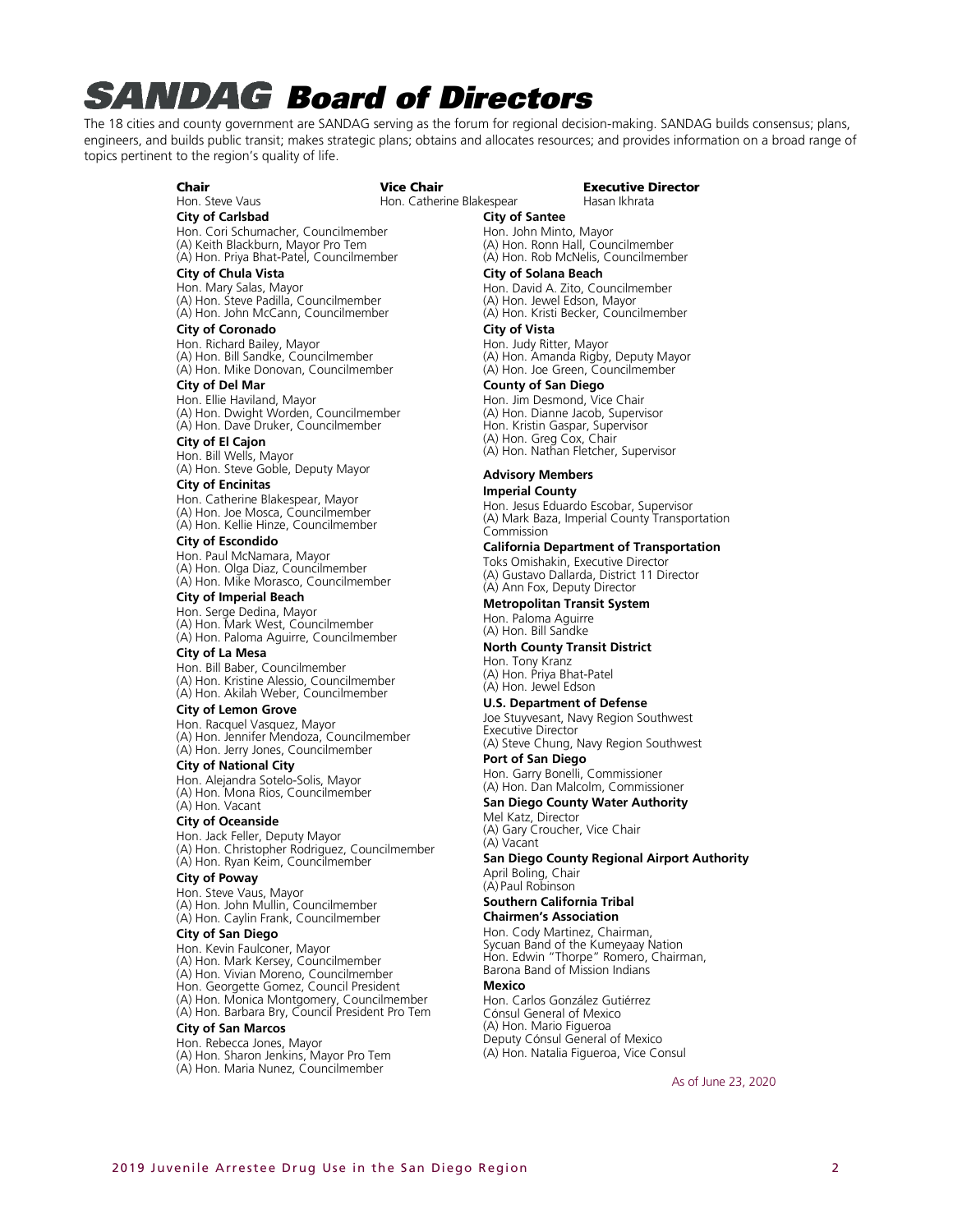## *Highlights*

## Recent drug use at 20-year high

Just over 3 in 5 (62%) youth interviewed in 2019 tested positive for at least one substance, the highest rate since 2000. In addition, almost three-fourths (74%) of the youth reported having tried all three gateway drugs (alcohol, tobacco, and marijuana) and the mean age of first use was around 13.

## Marijuana use up and perceived risk down

Marijuana remained the drug of choice for youth interviewed, with 57% positive at the time of the Substance Abuse Monitoring (SAM) interview, also a 20-year high. Only 10% of youth who had used marijuana thought marijuana could be harmful to someone who used it.

## Prescription drug abuse down

Forty-two percent (42%) of youth interviewed reported having abused prescription or over-the-counter drugs, down from 57% in 2018. Of those who reported ever abusing prescription drugs, 81% reported abusing tranquilizers and 79% some type of painkiller (most often codeine or Percocet).

## Majority of youth have vaped

Additional questions were added to the interview in 2019 regarding vaping. Just over three-fourths (76%) of the youth interviewed reported ever vaping, most commonly vaping flavored nicotine (90%) or marijuana/THC (73%). Around half (49%) reported vaping at school and 59% thought that vaping was not harmful.

## Detained youth continue to have numerous risk factors

Additional data from these interviews show the risk factors many of these youth with justice system contact face, including truancy (82%), a history of running away from home (51%), parental contact with the justice system (45%), previous family contact with Child Protective Services (36%), and thoughts about committing suicide (18%).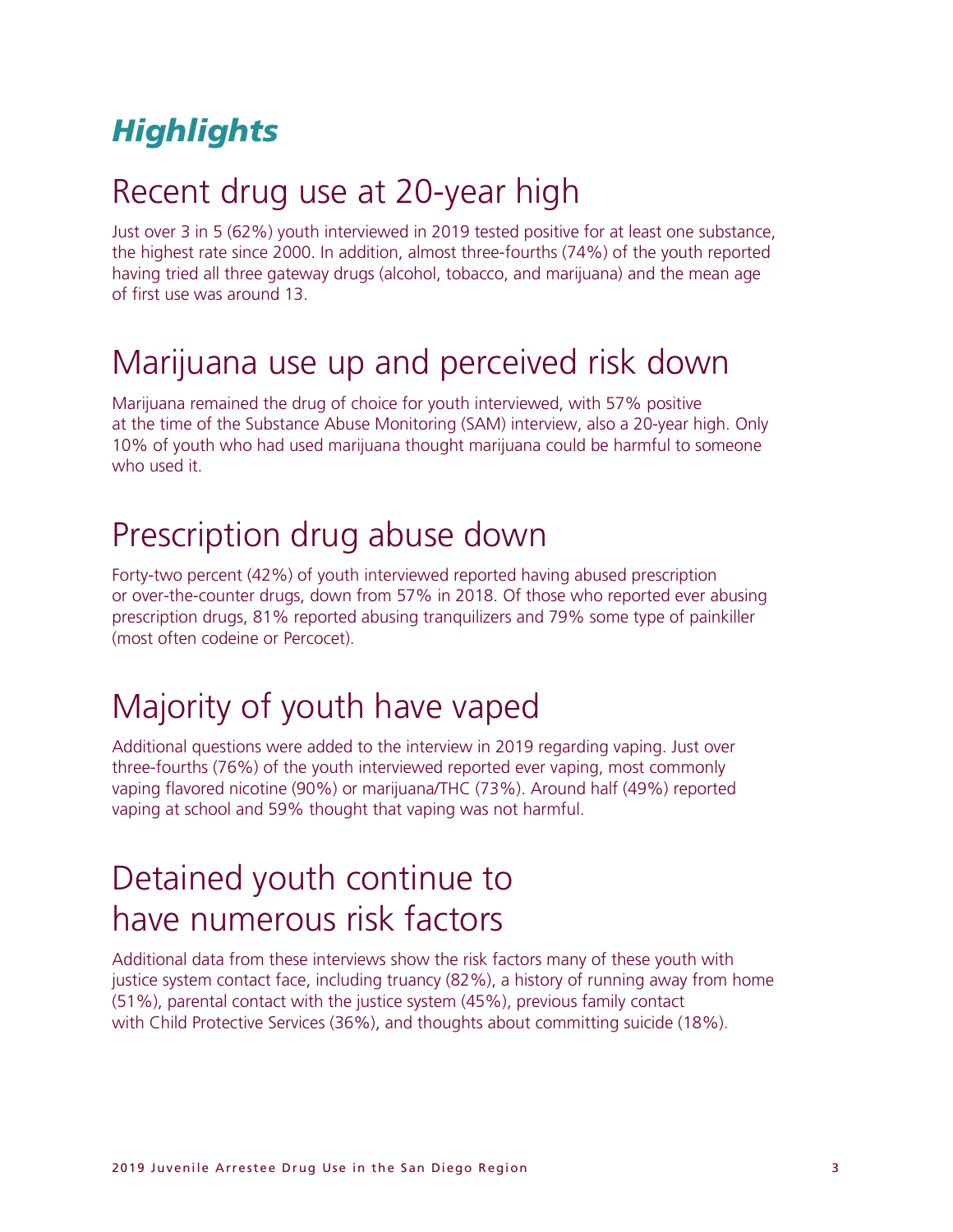## Background

When the juvenile component of the nationally-funded ADAM (Arrestee Drug Abuse Monitoring) program was discontinued in 2003 (one year before the entire program ended), local funding was secured, which enabled this important data collection effort to continue in the region as the San Diego County Substance Abuse Monitoring (SAM) program. SAM (and ADAM when it was in existence) is unique in that while most data tracking drug-use trends over time rely solely on self-report, SAM includes an objective measure of recent drug use over time with the analysis of a voluntary urine sample that is confidential and anonymous.

In 2019, San Diego County SAM was supported by the San Diego-Imperial High Intensity Drug Trafficking Areas (HIDTA) and the County of San Diego. Their support, as well as funding from SANDAG member agencies through the Criminal Justice Clearinghouse and the cooperation of the San Diego County Probation Department, is gratefully acknowledged.

This CJ Bulletin, 2019 Juvenile Arrestee Drug Use in the San Diego Region, is the first in a five-part series presenting SAM data collected (from both juveniles and adults) in the 2019 calendar year. As part of this study, 109 youth were interviewed at Juvenile Hall during two separate months (March and September) in 2019. Ninety-four percent (94%), or 102 of these youth, provided a urine sample for drug testing purposes (74 males and 28 females). This research bulletin includes the results of urinalysis trends over time, as well as information pertaining to lifetime and recent self-reported drug use, perceived risk and availability of different drugs, characteristics of the youth interviewed, and how these factors may be related to drug use.

In addition, all of the data (percentages and raw numbers) captured through the juvenile interviews and urinalyses for the past five years (2015–2019) are available online at [sandag.org/cj.](http://www.sandag.org/cj) For questions regarding the project methodology or data set, please contact the SANDAG Criminal Justice Research Division at (619) 699-1900.

## *What information is collected through these interviews?*

Self-reported history of illicit drug use (page [5\)](#page-4-0)

Urinalysis result trends over time (page [9\)](#page-8-0)

Perceptions of how harmful drugs are and how easy they are to get (page [10\)](#page-9-0)

Illicit use of prescription and over-the-counter drugs (page [12\)](#page-11-0)

Previous drug treatment and perception of current need for treatment (page [14\)](#page-13-0)

Risk factors including home environment, mental health, and school attendance (page [15\)](#page-14-0)

Criminal and other risky behavior (page 16)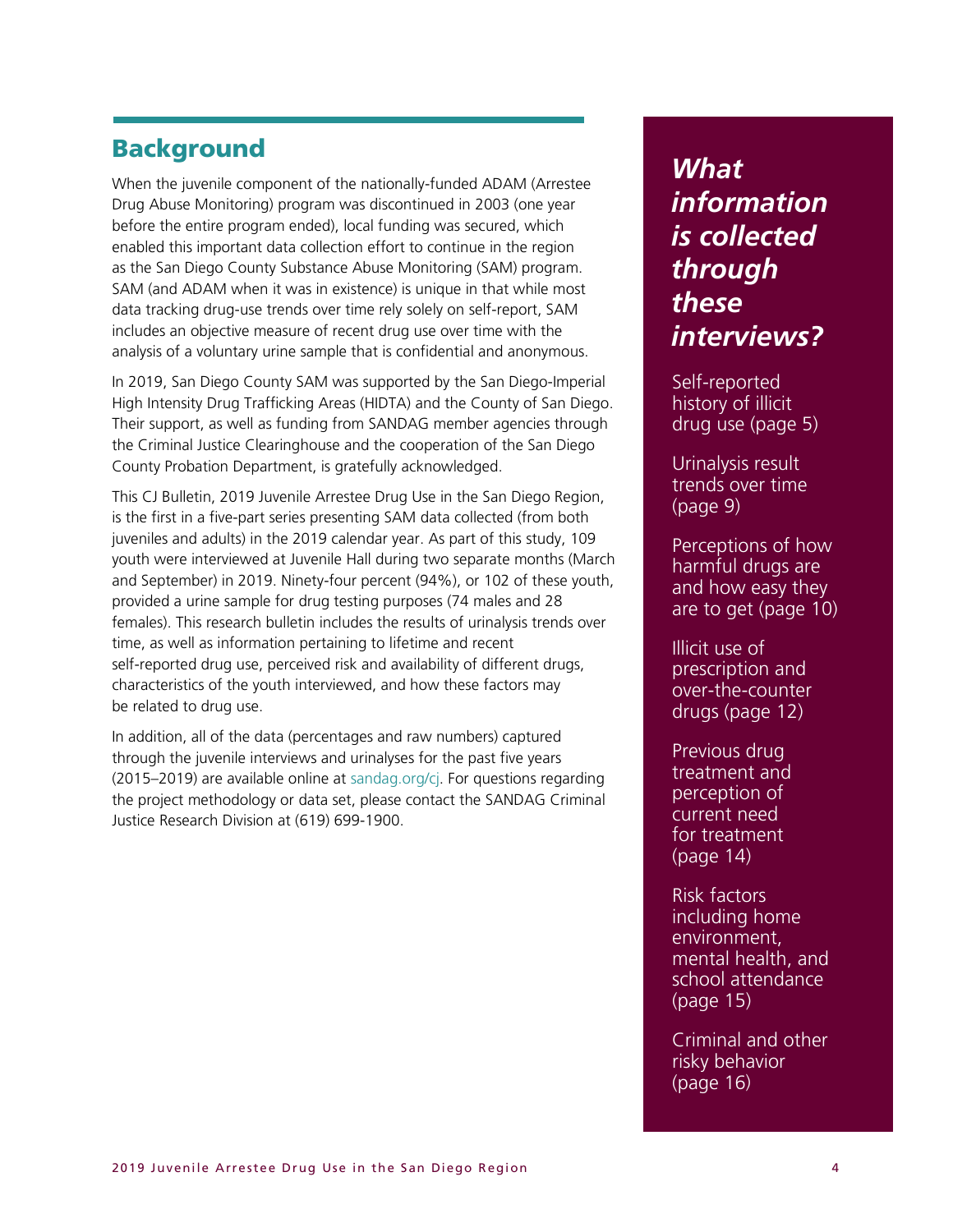## <span id="page-4-0"></span>How many youth interviewed at Juvenile Hall had ever tried illicit substances?

In 2019, almost all (93%) of the youth interviewed reported ever trying an illicit substance, which includes alcohol, tobacco, marijuana, crack, powder cocaine, heroin, methamphetamine (meth), and ecstasy (Figure 1).

The majority of youth also reported recent use of at least one of these substances – 88% in the last year and 79% in the last 30 days (Figure 1).

Of the youth who reported ever trying one of these substances, the average (mean) number tried was 3.6 (range 1 to 8).



## *How could declining arrest rates possibly affect the data reported here?*

*Over the past several years, juvenile arrest rates have declined across the State and San Diego County. These lower rates, coupled with a renewed emphasis on finding alternatives to juvenile detention, may have an effect on the data presented here. The sample of offenders interviewed may have lengthier histories and a greater number of issues, compared to those youth interviewed in earlier years.*

## **Takeaway**

Almost all youth interviewed at Juvenile Hall reported prior experimentation with illicit substances, over three-fourths had used substances in the past 30 days, and the average number ever tried was 3.6.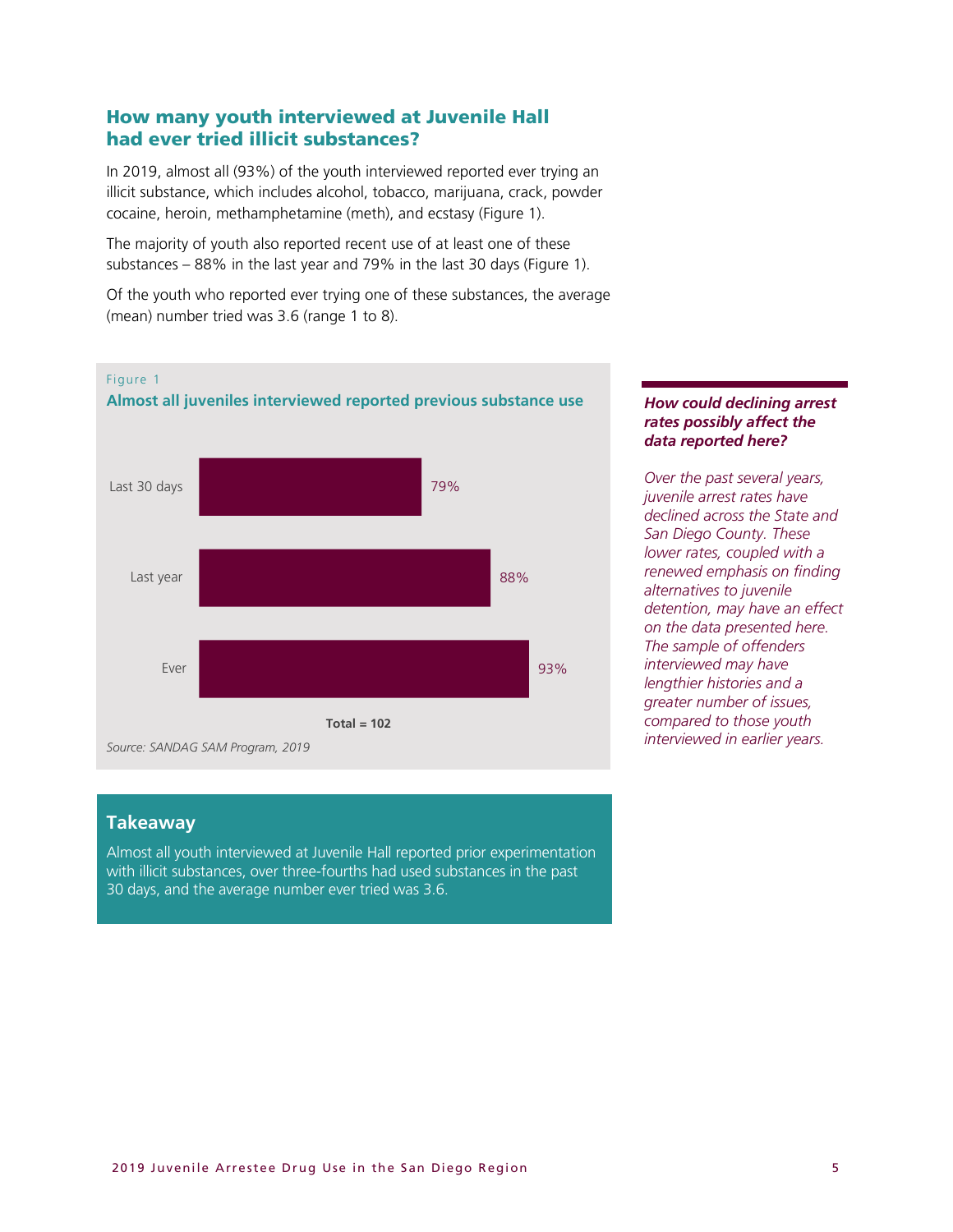## What is the pattern of initiating substance use among youth interviewed?

Marijuana (92%) and alcohol (86%) were the most frequently tried substances, followed by tobacco (70%). Sixty-one percent (61%) of the youth also reported binge drinking alcohol (defined as 5 or more drinks on one occasion for males and 4 for females) (Figure 2).

In addition to the substances shown in Figure 2, 19% of the youth reported having ever tried LSD, 16% spice (a mix of herbs and synthetic chemicals sometimes returned to as synthetic marijuana), 13% hallucinogens such as mushrooms, 8% inhalants, 6% PCP, 3% GHB, and 2% Ketamine.

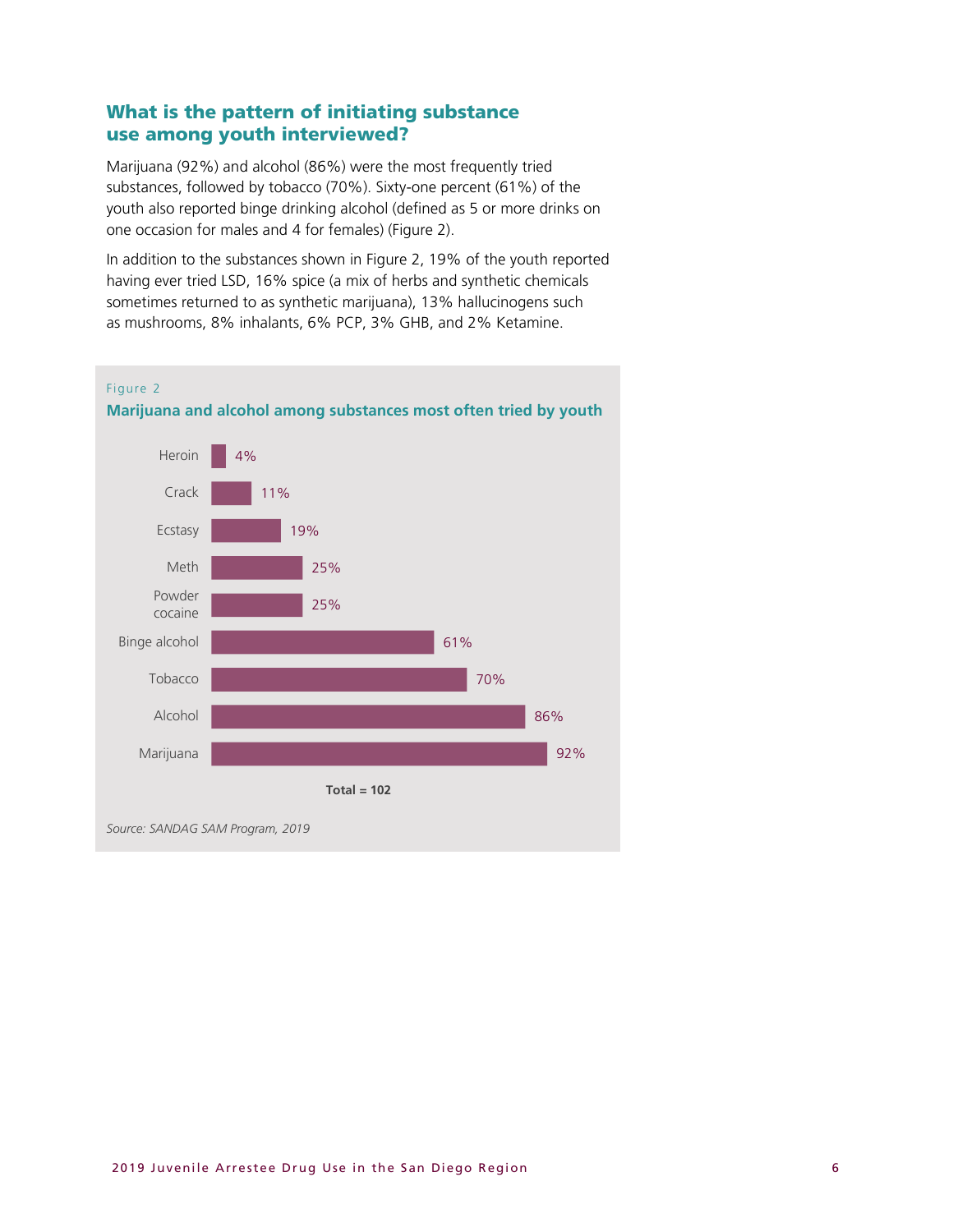For many of these youth, marijuana use started first, around the age of 12.5, followed by alcohol at 12.7, and tobacco at 13.4, on average. Binge alcohol use, on average, appeared to start around one year after initial alcohol use (Figure 3).



In terms of recent use for the gateway drugs, those who had ever tried tobacco were most likely to report having used it in the past 30 days (89%) followed by marijuana (87%), and alcohol (76%) (Figure 4). In addition, all (100%) of those who had tried meth and 91% of those who had ever tried crack reported using it in the past 30 days.

#### Figure 4

## **Around three-fourths or more of youth who had ever tried tobacco, alcohol, or marijuana also reported use in the past 30 days**



*While roughly equal percentages of youth reported having ever tried alcohol and marijuana, those who had tried marijuana were more likely to have used it in the past 30 days and to also use it more frequently (14.7 days on average), compared to alcohol (6.7 days on average).*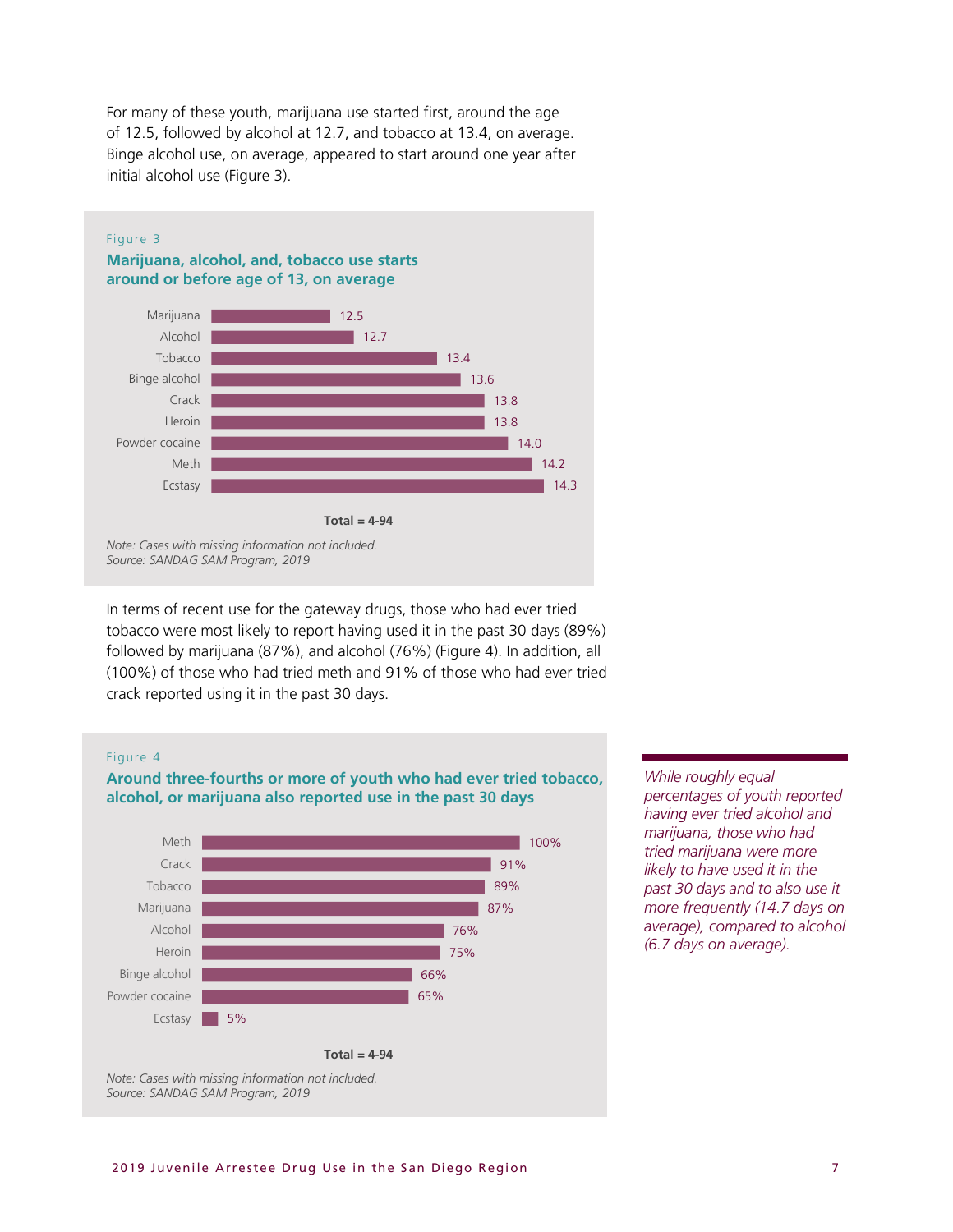In 2007, when the question was first asked, slightly more youth reported that alcohol was the first substance they had ever tried (39%), compared to marijuana (34%). In 2019, almost three in every five (58%) youth who had tried any substances reported that marijuana was the first, followed by 27% reporting it was alcohol (Figure 5). Almost three-fourths (74%) of the youth interviewed reported they had tried all three gateway drugs – alcohol, tobacco, and marijuana – not just one (7%) or two (19%).



## Figure 5

## **Marijuana and alcohol first substances used by most youth in 2019**



*Note: Cases with missing information not included. Percentages may not equal 100 due to rounding. Source: SANDAG SAM Program, 2019*

In a new series of questions added in 2019, youth were asked about their history and perception of vaping.

- Just over three-quarters (76%) of the youth said they had ever vaped, with no differences between males and females.
- Almost three-fifths (59%) of those who had ever vaped reported vaping in the past 30 days. Of those who vaped in the past 30 days, the mean number of days vaped was 12.8 (range 1 to 30).
- When asked what substances they had vaped, the most common responses were flavored nicotine (90%) and marijuana/THC (73%). In addition, 26% reported vaping non-flavored nicotine.
- Just under half (49%) reported vaping at school.
- Two-thirds (65%) said they preferred vaping to smoking cigarettes. When asked why they preferred vaping, the most common responses were they liked the flavor they got with vaping and that it was safer.
- When asked how bad they thought vaping was, 59% did not perceive any harm. In addition, 35% said they thought vaping was less harmful than smoking cigarettes.



## **Takeaway**

The majority of youth interviewed at Juvenile Hall who had tried any illicit substance were most likely to have tried each of the gateway drugs and to report first use occurred around the ages of 12 to 13. Marijuana was the most commonly first used substance for the majority of youth and youth who used it in the past month use it more frequently than any other substance.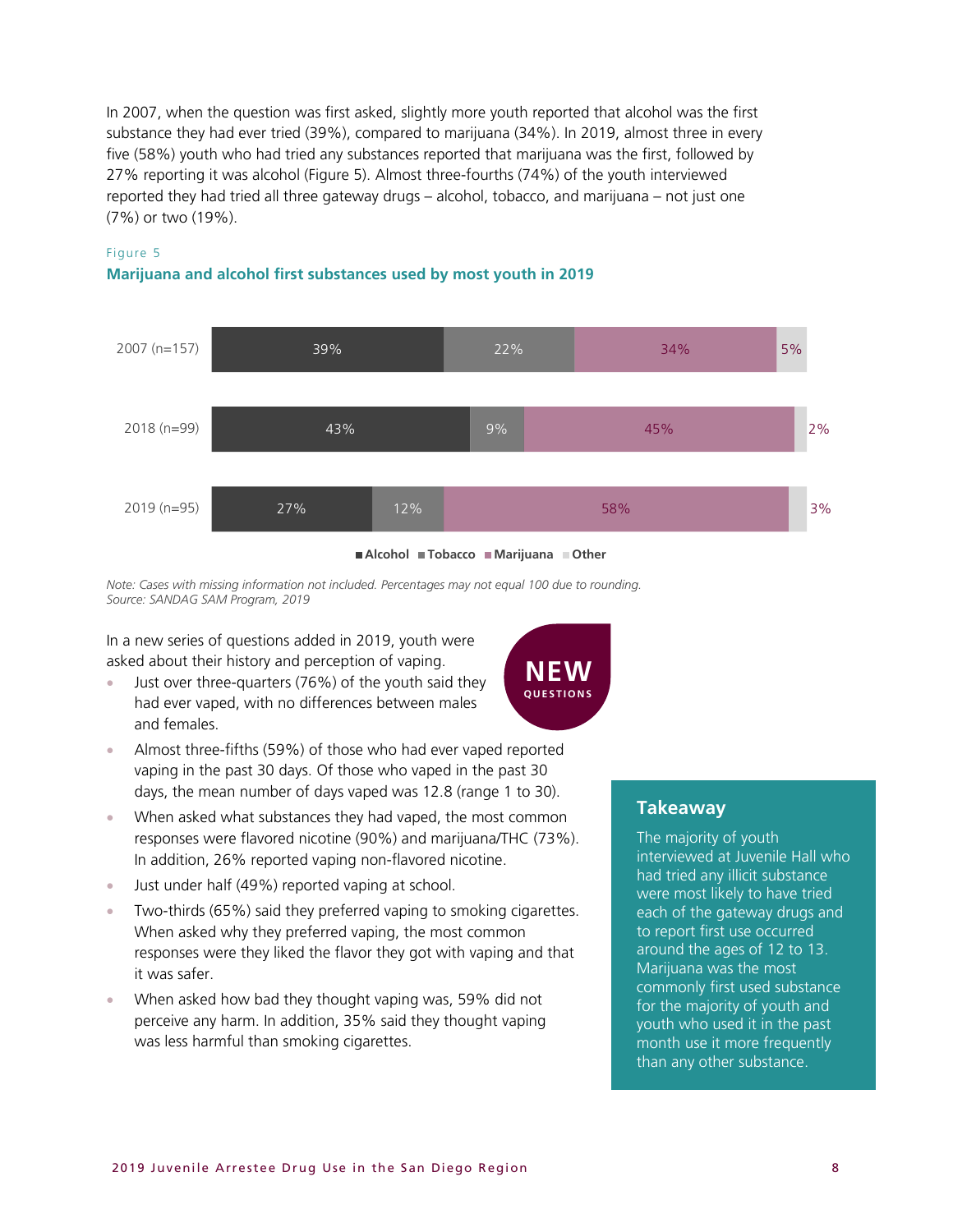## <span id="page-8-0"></span>How many youth interviewed at Juvenile Hall tested positive for an illicit substance?

Sixty-two percent (62%) of juveniles interviewed in 2019 tested positive for an illicit substance – marijuana, meth, cocaine/crack, PCP, and/or opiates – an increase from the 58% in 2018, and a new 20-year high (Figure 6).

The most common substance juveniles test positive for every year is marijuana, with 57% positive in 2019. This was an increase from 55% in 2018, and also a 20-year high (Figure 6).

Meth is the second most commonly used illicit drug by juveniles, with 11% positive in 2019, up slightly from 10% in 2018 (Figure 6).

*When youth were asked who was their main source for information about drugs, 26% said friends; 20% television, movies, or the internet; 20% school; and 10% parents.*



Figure 6 **Around 3 in 5 juveniles positive for at least one drug in 2019**

2000 2001 2002 2003 2004 2005 2006 2007 2008 2009 2010 2011 2012 2013 2014 2015 2016 2017 2018 2019

**Total = 102–354**

*Note: Cases with missing information not included. In 2013 and 2014, any drug did not include testing for PCP. Source: SANDAG SAM Program, 2019*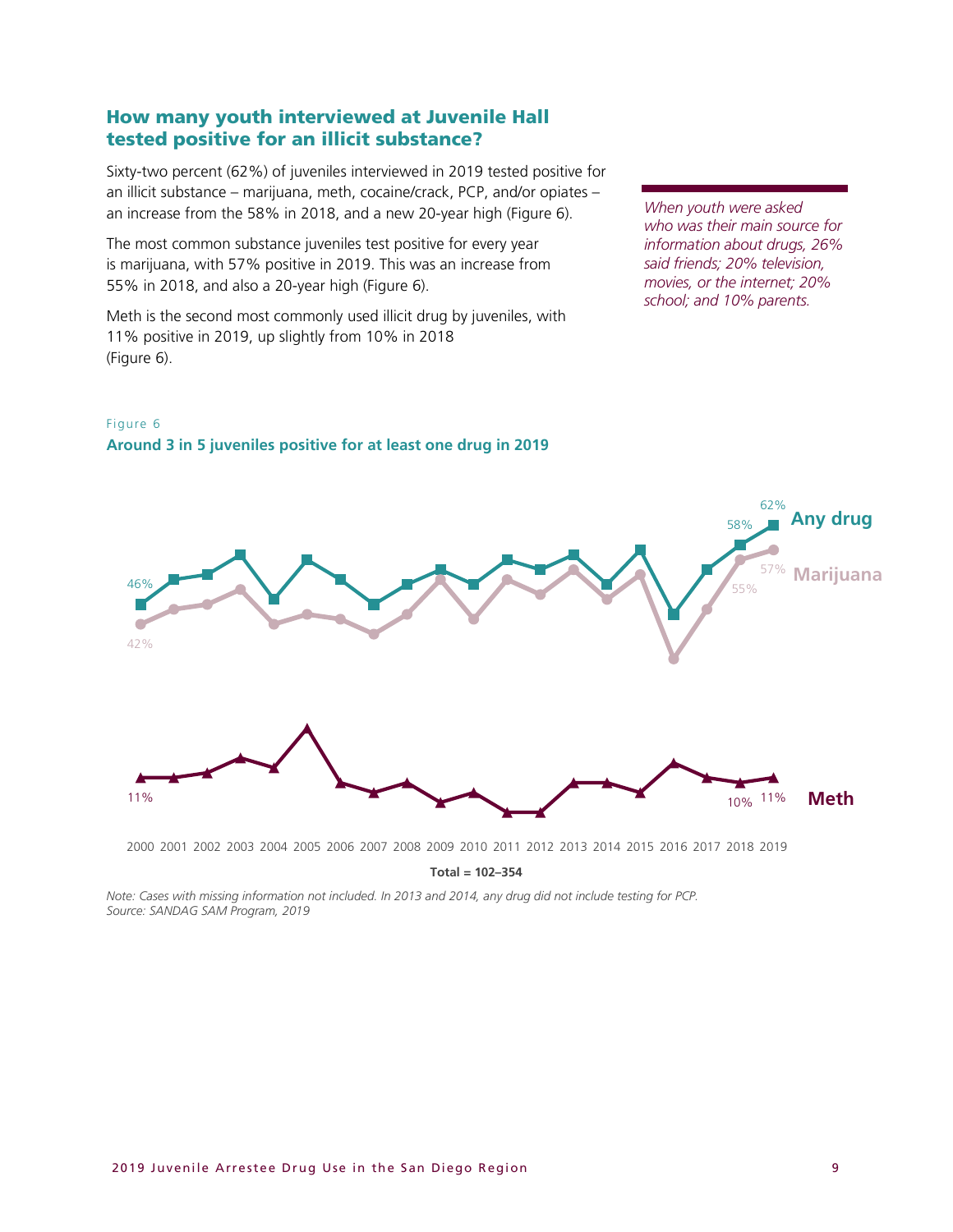Five percent (5%) of the youth tested positive for cocaine/crack (up from 1% in 2018) and none for opiates or PCP (the same as in 2018). In 2019, 11% tested positive for multiple illicit drugs, up slightly from 8% in 2018. Of the 11 youth positive for multiple substances, 7 tested positive for marijuana and meth, and 4 for marijuana and cocaine.

## <span id="page-9-0"></span>How bad do youth think drugs are for them and how easy do they think they are to get?

When asked how bad they thought different drugs were for them (on a four-point scale), more than nine out of ten said that heroin, crack, meth, powder cocaine, GHB, and spice, were "**EXTREMELY BAD**" or "**VERY BAD**" (Figure 7). Marijuana was considered to be the least harmful of all the drugs, with only 17% of youth reporting that using it would be "**EXTREMELY BAD**" or "**VERY BAD**" for the user (Figure 7).

## **Takeaway**

With around 3 in 5 youth positive for a substance in 2019, a new 20-year high was reached. The 57% of youth positive for marijuana was also a 20-year high. None of the youth tested positive for opiates in 2019.

#### Figure 7





*Note: Cases with missing information not included. Source: SANDAG SAM Program, 2019*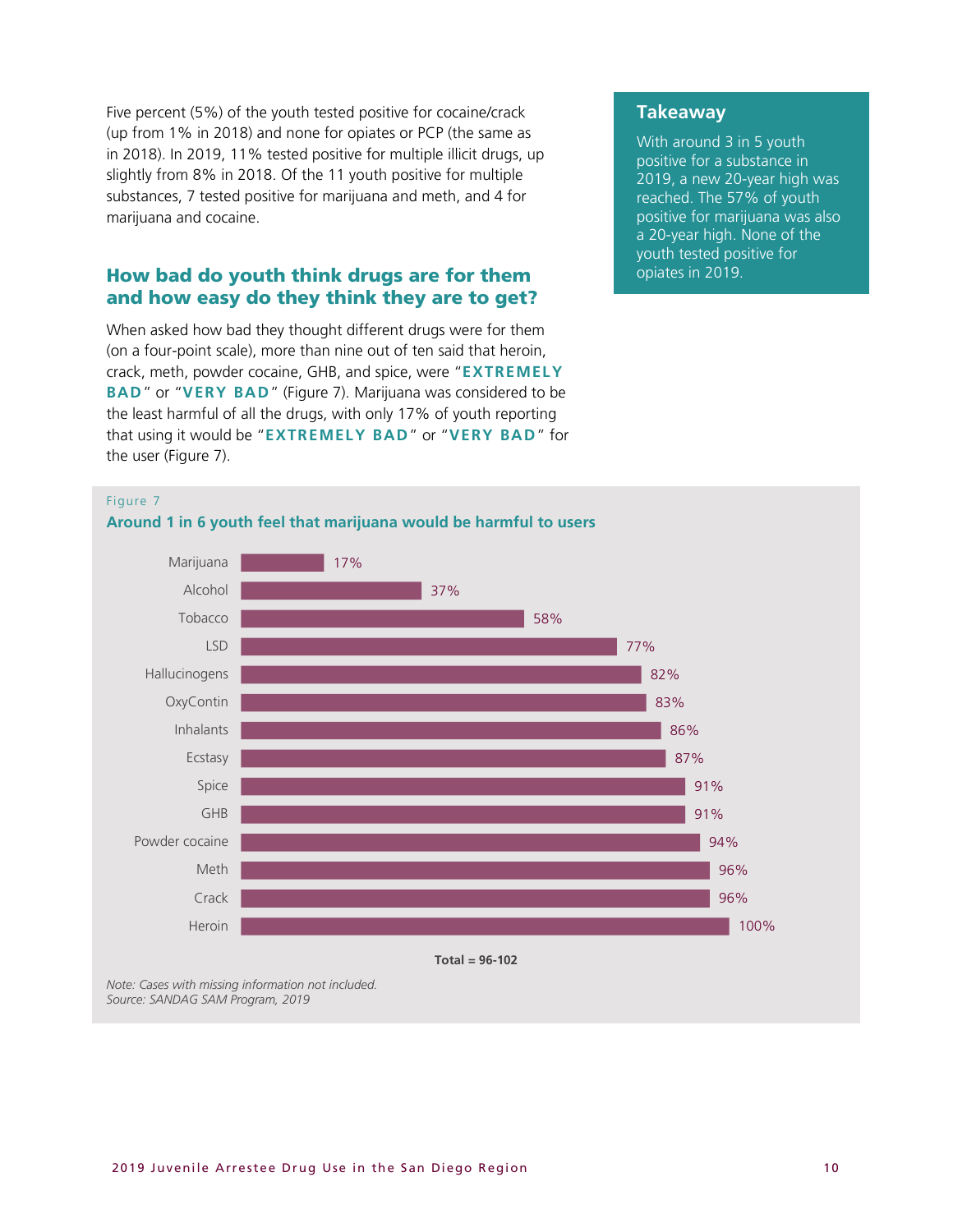Perception of harm also differed significantly by whether a youth had previously used the drug. Those who had ever tried a drug were less likely to perceive it was harmful, compared to those who had not. For marijuana, 100% of those who had not used the drug thought it was harmful, compared to 10% of those who had (Figure 8).



According to the youth, tobacco (93%) and marijuana (91%) were most likely to be described as "**VERY EASY**" or "**EASY**" to obtain (Figure 9).



*Note: Cases with missing information not included. Source: SANDAG SAM Program, 2019*

Efforts to limit the availability of spice and educate youth about the dangers of spice use appear to have been effective. In 2019, only 13% of those who reported ever trying it said they used it as an alternative for marijuana, compared to 46% in 2017 and 29% in 2018.

When youth who had ever used alcohol were asked how they most recently obtained it, the most common responses included someone over 21 gave it to them (26%), someone else bought it from a store for them (18%), they bought it from a store (15%), someone younger than 21 gave it to them (14%), they took it from a store (9%), they took it from their own home (7%), or they took it from someone else's home (7%).

## **Takeaway**

Youth who have used marijuana, alcohol, LSD, and tobacco are less likely to report these substances are harmful. More than half of meth, ecstasy, and crack users report it is harmful even though they have used it.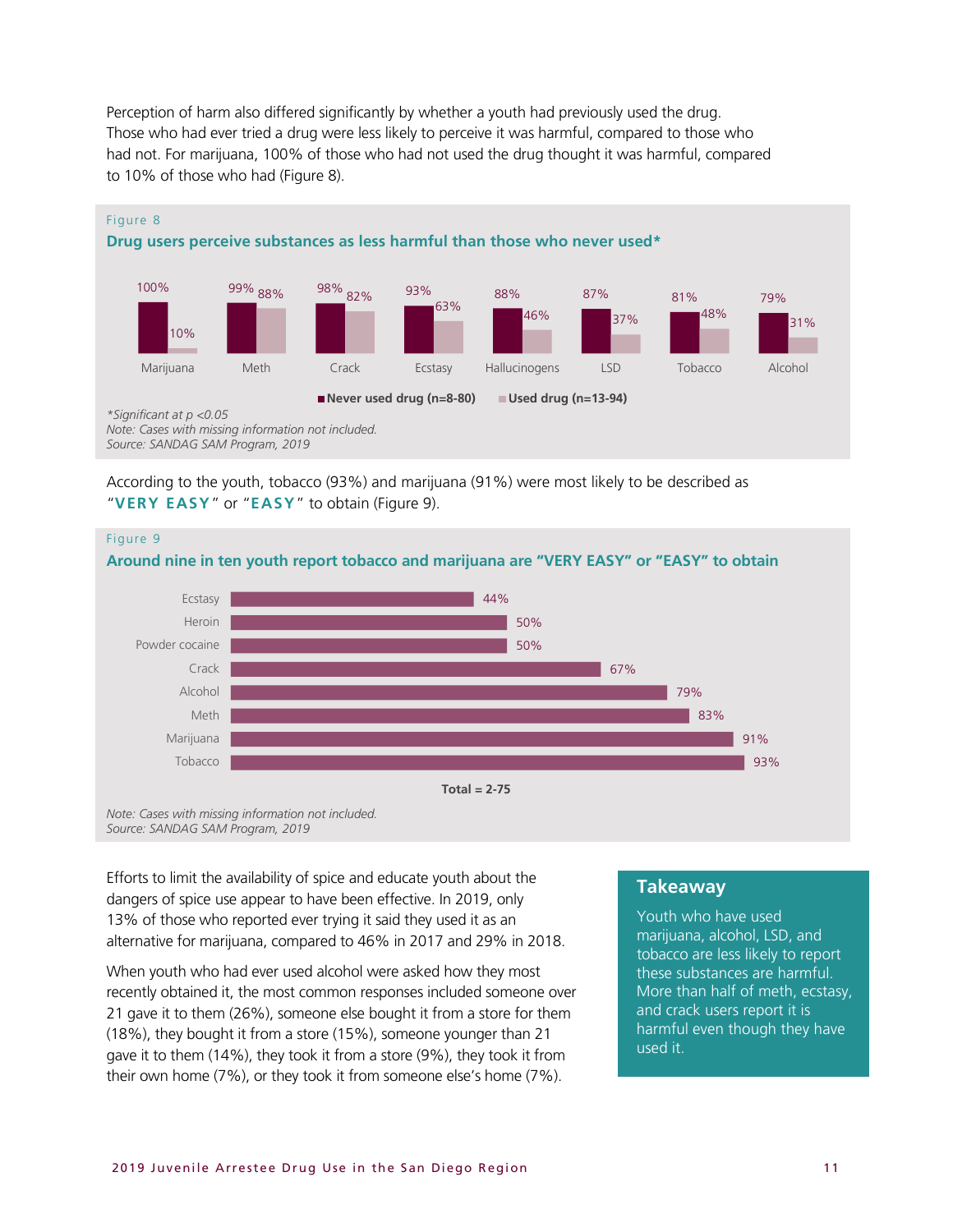## <span id="page-11-0"></span>How many youth are using prescription drugs illegally?

Around 2 in 5 (42%) youth interviewed reported ever using prescription (41%) and/or over-the-counter medication (19%) illegally (Figure 10).







The most commonly abused prescription drug type was tranquilizers (e.g., Xanax, Valium, Rohypnol/Roachas) (81%), followed by codeine (50%), Percocet (45%), OxyContin (31%), Vicodin (21%), morphine (10%), and methadone (10%) (Figure 11). Other prescription drugs abused by less than 10% of the sample (and not shown in Figure 11) included amphetamines (7%), tramadol (5%), barbiturates (5%), ketamine (5%), Demerol (5%), fentanyl (2%), Soma (2%), and suboxone (2%). The percent of youth combined who reported ever abusing one of the prescription painkillers<sup>[1](#page-11-1)</sup> was 79%.

In terms of over-the-counter drugs, 89% described abusing Coricidin and 68% described abusing liquid cold medicines.

Of those who reported ever using a specific prescription drug illegally shown in Figure 11, recent use was highest for tranquilizers (26% used in the past 30 days), followed by OxyContin (15%), codeine (5%), and Percocet (5%).

Half (50%) of the youth who had abused prescription drugs said they were "**VERY EASY**" or "**EASY**" to obtain (Figure 12).

In another new question in 2019, youth were asked if they had ever used Kratom, a leaf from a tropical tree that contains compounds that can have psychotropic effects and is not currently illegal. One of the youth (1%) responded affirmatively, but had not used it in the past 30 days.



<span id="page-11-1"></span><sup>1</sup> Prescription painkillers include methadone, Suboxone, dilaudid, Percocet, Vicodin, Demerol, fentanyl, morphine, OxyContin, tramadol, and Darvon.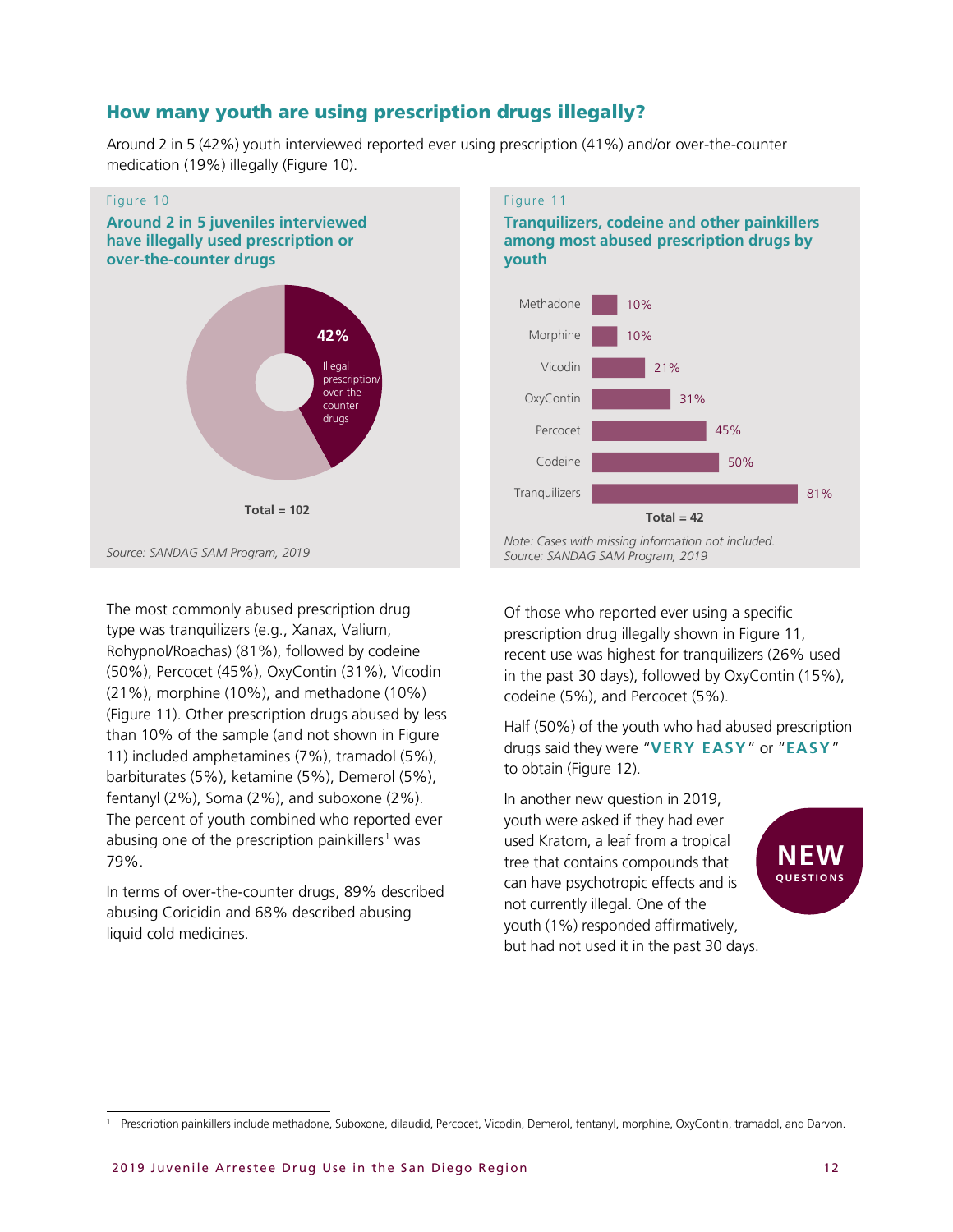#### Figure 12

### **Half of youth obtaining prescription drugs illegally said it was "VERY EASY" or "EASY" to get**



*Note: Cases with missing information not included. Percentages do not equal 100 due to rounding. Source: SANDAG SAM Program, 2019*

When asked how they got the prescription drugs, the most common response was that another person gave it to them (69%), with the other person most often a friend (83%) or acquaintance (28%). In addition, 67% said they bought it, 29% took it from someone (most often a friend, 50%, acquaintance, 42%, or a stranger, 33%), and 7% stole it from a pharmacy.

For the third time since the series of questions were added, none of the youth who reported ever using heroin said they were hooked on prescription opiates before moving on to heroin.

Those youth who reported abusing prescription or over-the-counter medication were significantly more likely to have tried the gateway drugs, as well as other substances, including powder cocaine, meth, ecstasy, hallucinogens, and crack (Figure 13).

## **Takeaway**

Half of the youth interviewed say prescription drugs are "**VERY EASY**" or "**EASY**" to obtain. Those who had abused prescription drugs were also more likely to have abused street drugs. Tranquilizers and codeine remained the most frequently abused prescription drugs.



#### Figure 13

**Youth who abuse prescription and over-the-counter drugs more likely to use other illicit drugs** 

*Note: Cases with missing information not included. Source: SANDAG SAM Program, 2019*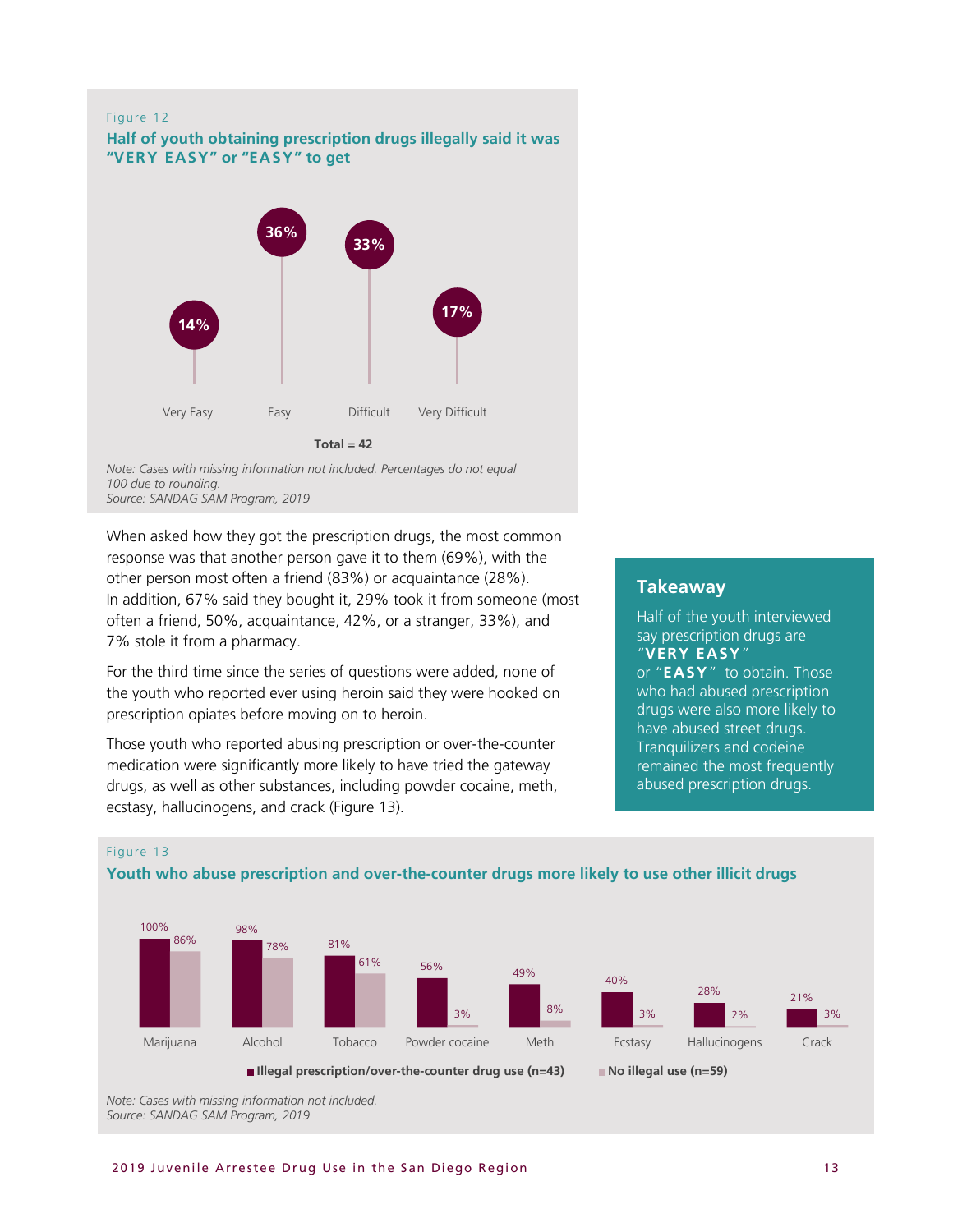## How many of these youth have received drug treatment or feel they could use treatment now?

<span id="page-13-0"></span>Around 1 in 3 (35%) youth reported they had previously received drug treatment. Of those youth who had received treatment in the past, 56% had been in treatment once, 22% twice, and 22% three or more times. The most recent treatment experience was more likely to be court-ordered (74%) than voluntary (26%), and it was inpatient for 37%, outpatient for 46%, Narcotics Anonymous/Alcoholics Anonymous groups for 14%, and in-custody for 3%; 51% reported that they had successfully completed it. When asked what they had ever received treatment for, 72% said marijuana, 53% alcohol, 22% meth, 19% some other substance or combination of substances, 6% cocaine/crack, and 3% heroin.

When asked if they wanted treatment now (for a drug they had ever used), only 13% said they did. Of these youth, 6 said they needed it for marijuana, 4 each for meth and alcohol, 2 for tobacco, and 1 for heroin.

### Figure 14

#### **Few youth arrested for drug offenses; however, many have history of use**



*Source: SANDAG SAM Program, 2019*

## **Takeaway**

Despite the fact that many of these youth had early drug use histories, only around 1 in 3 had previously received treatment, with about three-fourths of it court-ordered. Few of those interviewed felt they needed treatment for current substance use.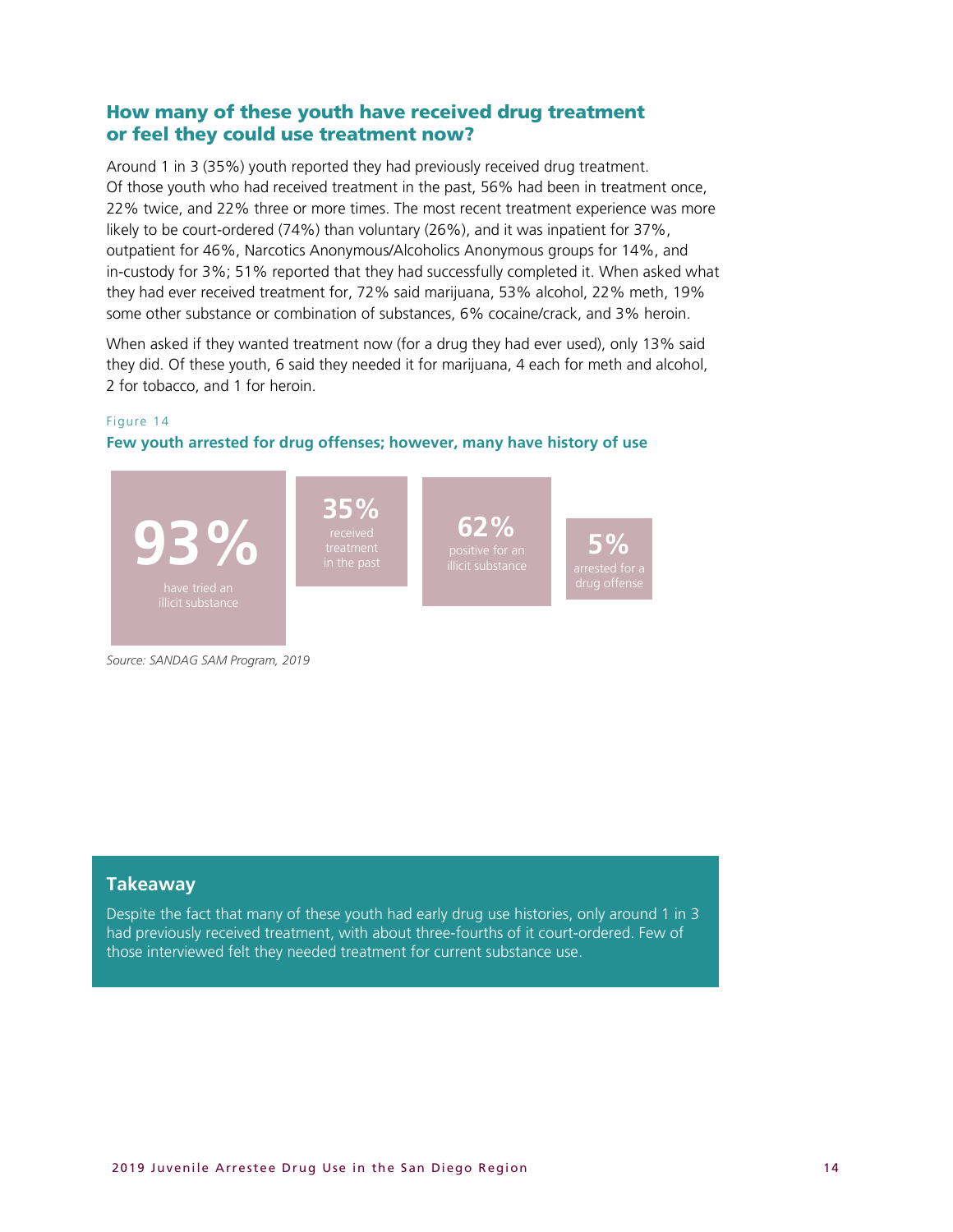## What other needs and risk factors do we know about these youth?

## <span id="page-14-0"></span>**Home environment**

- Prior to arrest, 81% of the youth interviewed reported living in a stable residence, but 17% said they lived in some type of group setting and 2% said they were homeless.
- When asked who they lived with, 82% said their mother, 38% their father, and 11% said they did not live with a parent at all.
- Just over three-quarters (76%) reported that they lived with at least one sibling.
- Just over one-third (36%) said their immediate family had some type of previous Child Protective Services involvement.
- One-quarter (24%) had been in foster care at some time in their life.
- Three percent (3%) said they were already a parent themselves, 7% of the girls said they were pregnant, or they did not know if they were, and 12% of the boys said their girlfriend was pregnant or could be.
- Forty-three percent (43%) of the youth reported a sibling and 45% said a parent had been previously arrested and booked into a detention facility.
- When asked whether they knew if their parents had abused alcohol or used other drugs, not including marijuana, 34% said they did. In addition, 27% said they were aware of parental marijuana use.
- Just over half (51%) of the youth reported they had previously run away from home, including 82% of the females and 39% of the males.
- While only 4% of the youth reported that they had ever used illicit drugs with their parents, 39% reported that they had used drugs at home previously, with 62% of these youth acknowledging a parent or caregiver was at home when this substance use occurred. Just under half (45%) said the caregiver was aware of this use.

## **Mental health**

• Eighteen percent (18%) of the youth reported they had previously thought about killing themselves and 13 of these 18 individuals (72%) had previously made a suicide attempt.

- Forty-one percent (41%) of the youth surveyed (61% of females and 34% of males) said they had seen a counselor or other professional for emotional, behavior, or mental health issues and around one-third each said they had been told by a professional they had a diagnosed issue (31%) and were prescribed a medication for it (33%).
- Twenty-six percent (26%) said they ever felt like their mental, emotional, or psychological health got in the way of doing activities or accomplishing goals (53% of females and 19% of males) and about 67% said they had felt this way in the past 30 days.

## **School/work**

- Eighty-two percent (82%) of the youth reported they had previously skipped school or been truant and 19% were not currently enrolled in school because of an expulsion, suspension, or dropping out on their own.
- The median number of days truant in the previous month was 3.0 (range 1 to 20).
- Twenty-one percent (21%) had been referred to the School Attendance Review Board.
- Twenty-five percent (25%) had an Individualized Education Program.

## Figure 15

## **Many youth interviewed have common risk factors to be addressed**

| <b>Home</b><br>51%<br>run away from home<br>45%                              | <b>Mental health</b><br>18%<br>have thought<br>about suicide                                |
|------------------------------------------------------------------------------|---------------------------------------------------------------------------------------------|
| parental criminal<br>history<br>36%<br>family previous<br><b>CPS</b> contact | <b>School</b><br>82%<br>history of truancy                                                  |
| $34\%$<br>parental substance use<br>11%<br>live with no parent               | <b>Other risk</b><br>9%<br>ever overdosed<br>5%<br>ever approached for<br>human trafficking |

*Source: SANDAG SAM Program, 2019*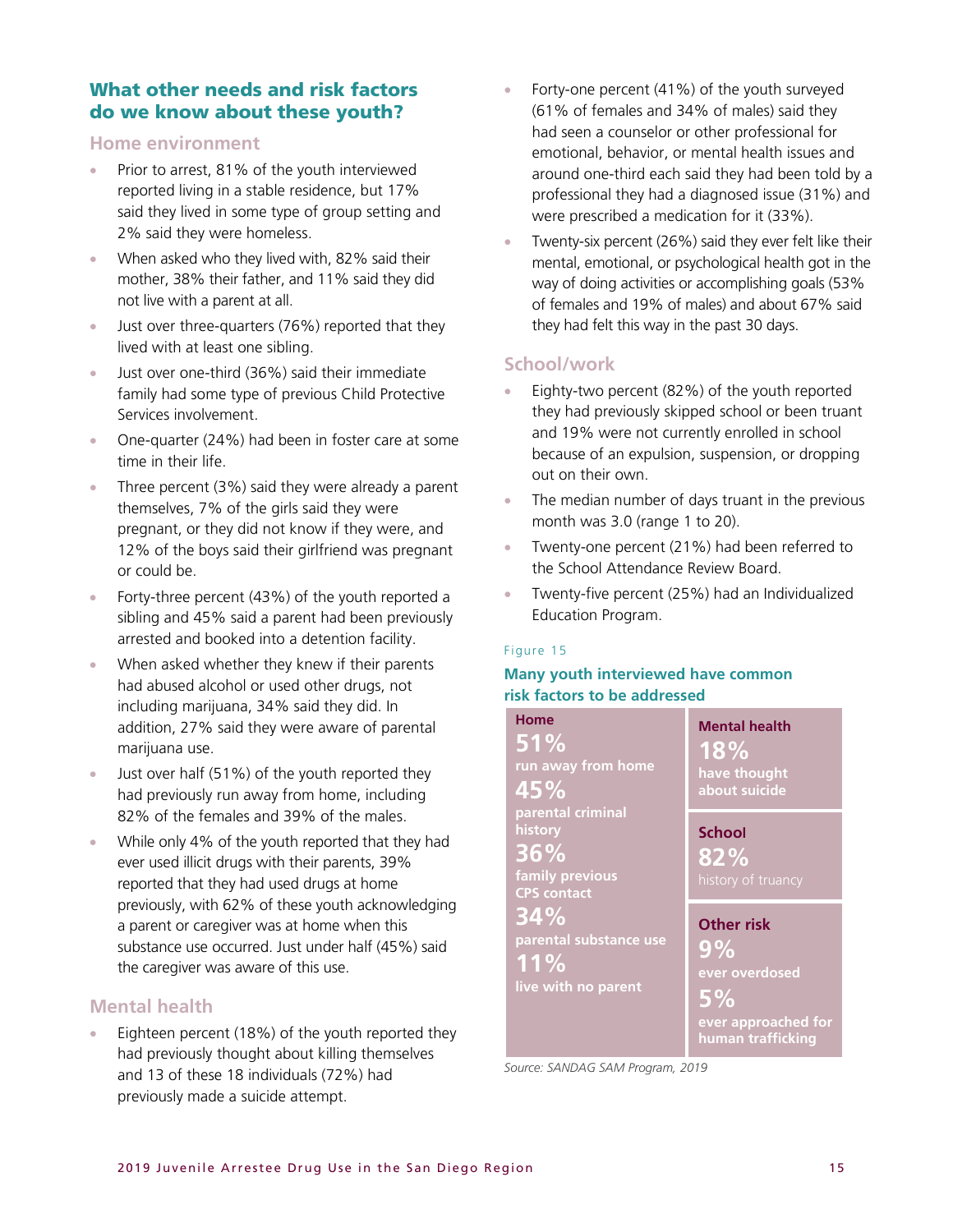## What is the criminal and other risky behavior history of these youth?

- Almost three-quarters (74%) of the youth reported they had been arrested previously, 68% had been previously detained at a juvenile facility, and 78% had been under probation supervision before (92% of whom still were).
- The median number of prior arrests was 3.0 (range 1 to 30).
- Fifty-one percent (51%) of the youth reported ever participating in some type of diversion or alternative sanction program.
- When asked what type of crime they were first arrested for, 57% said a violent crime, 36% property, 9% weapons, 8% drugs, 4% status, and 1% other.
- When asked if they were aware of curfew laws, almost all (91%) of the youth reported that they were and over one-third (39%) said that they had been stopped by law enforcement in the past for violating curfew.
- Despite the fact that few (5%) youth were arrested for a drug-related offense as the highest charge on the current arrest, 36% reported they had some previous involvement in drug distribution – either selling drugs (18%), serving as a middleman (7%), or both (12%). When asked what drug(s) were involved, 80% of the 35 youth said marijuana, 36% meth, 21% powder cocaine, 15% heroin, 11% crack, 3% ecstasy, 3% OxyContin, and 3% LSD; 37% said some other drug or combination. Twenty-four percent (24%) of those ever involved said they had been involved in the past 30 days.
- Fifteen percent (15%) reported they had previously committed a crime to get money to buy drugs.
- Overall, 34% of the youth interviewed said they were in a gang or have hung out with one. When asked their current status, 38% said they are currently a member, 35% they currently hang out (but were never a member), 15% used to be a member, and 12% used to hang out. On average, these individuals said they started hanging out with the gang when they were 11.7 (range 7 to 15) years old.
- When the youth who said they used to hang out with or be a member of a gang but do not now were asked what made them stop association, four said that they had moved, three they were tired of the lifestyle, and one each they wanted to get out of the justice system, it was too dangerous, and there was an intervention by family/friends.
- Seven percent (7%) of those interviewed said they had ever participated in a gang prevention program. Of these seven youth, three reported no gang affiliation and four did.
- Five percent (5%) (5 females) reported they had been approached for human trafficking. When these youth were asked where the solicitation happened, two said on the internet, and one each at a shopping mall, a recreation center, or on the street.
- Four percent (4%) (1 female and 3 males) reported ever engaging in prostitution (starting at the age of 15); two of these males said they had done so in the past 30 days, one of whom wanted to stop and one who said he did not. None of the youth reported engaging in pimping.
- Around one in four (24%) youth reported they had brought a weapon to school, most often a knife. When asked why they had the weapon, 58% said for protection, 29% for another reason (which often included they forgot they were carrying it), 13% for status, and 4% each to threaten someone and retaliation.
- One in five (21%) of those surveyed reported they had ever gotten a gun. When asked where they got it from, the most common responses were a friend (53%), bought off the street (47%), they stole it (16%), and they found it (11%). When asked how easy it was to get a gun, 30% said "**VERY EASY**" and 60% said "**EASY**."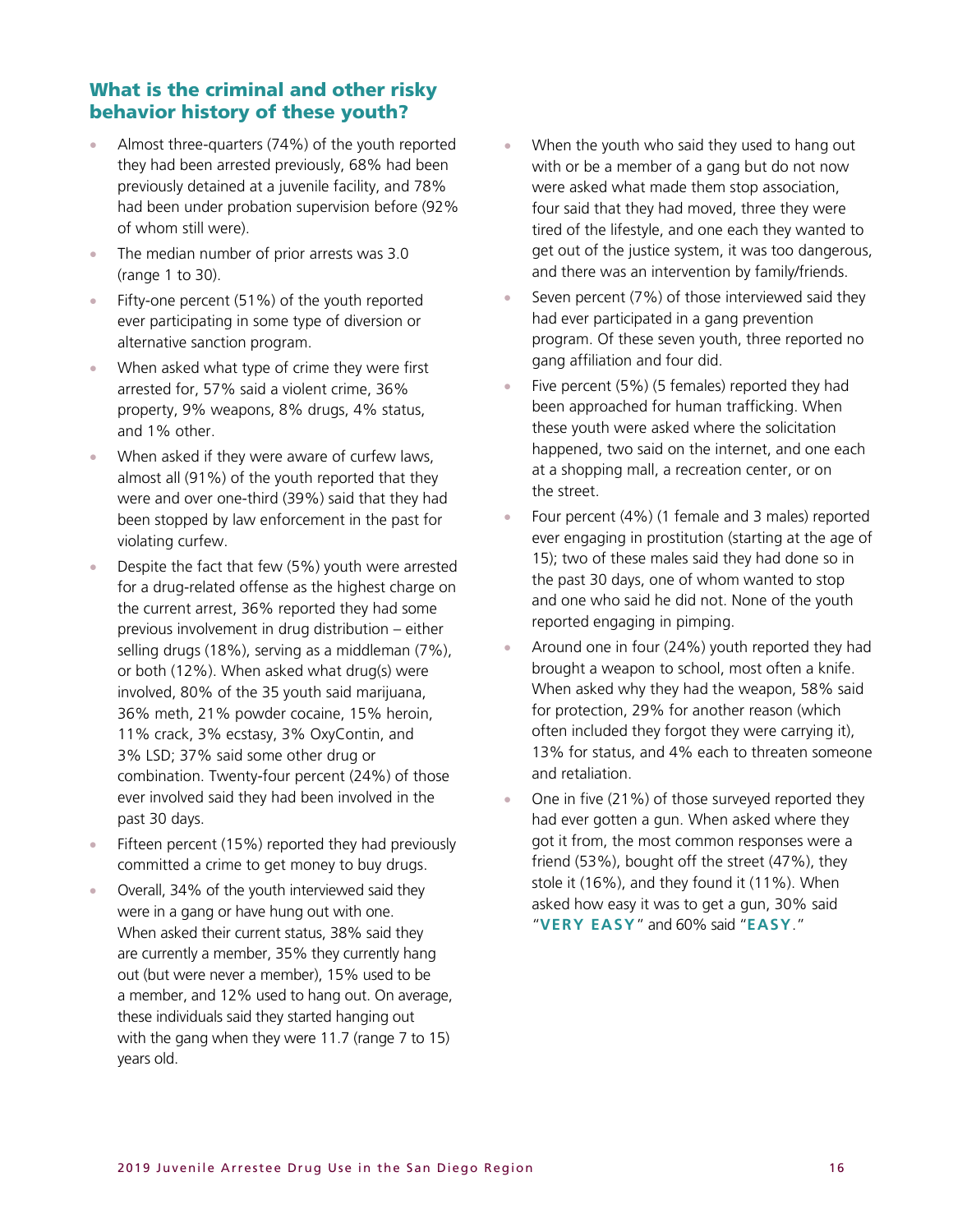### Figure 16

### **Most youth had prior justice system contact**



*Note: Cases with missing information not included. Source: SANDAG SAM Program, 2019*

- Six percent (6%) of youth reported they had crossed the U.S./Mexico border to obtain alcohol and/or other drugs. The mean age of first crossing was 15.3 (range 14 to 17) for alcohol and 14.5 (range 14 to 15) for other drugs. In addition, 8% reported they had previously been approached to transport drugs across the border.
- When the youth were asked if they had participated in any types risky behaviors related to substance use in the past 12 months, around onethird or more reported they had engaged in a number of these behaviors, with the most common being getting in trouble with parents, riding in a car with a driver who had used alcohol/drugs, and going to school high/drunk (Table 1).
- Thirty-five percent (35%) of 31 youth reported they "**ALWAYS**" use a condom when engaging in sexual activities, 13% said "**MOST OF THE TIME**," 23% "**SOME OF THE TIME**," and 29% said "**NEVER**."
- Nine percent (9%) of the youth reported they previously had a drug overdose (seven males and two females). When asked what drug(s) they had overdosed on, responses included meth, Xanax, and other prescription drugs.

## Table 1

### **Many juvenile arrestees participate in risky behaviors associated with alcohol and other drug use**

| Get in trouble with parents<br>for using alcohol/drugs    | 49%     |
|-----------------------------------------------------------|---------|
| Ride in a car with a driver<br>who has used alcohol/drugs | 39%     |
| Go to school high/drunk                                   | 38%     |
| Get in physical fight after<br>using alcohol/drugs        | 35%     |
| Get sick from alcohol/drugs                               | 33%     |
| Not remember what happened<br>while drinking              | 32%     |
| Participate in sex acts after<br>using alcohol/drugs      | 30%     |
| Feel bad about something done<br>when drunk/high          | 29%     |
| Drive a car after drinking/using drugs                    | 23%     |
| Miss school because of alcohol/drugs                      | 22%     |
| Pass out after using alcohol/drugs                        | 19%     |
| Have alcohol-/drug-related<br>health problems             | 6%      |
| Total                                                     | 101-102 |

*Note: Cases with missing information not included. Source: SANDAG SAM Program, 2019*

## **Takeaway**

Many of the youth interviewed here reported a history of justice system contact, as well as gang involvement, a history of drug distribution, and carrying weapons. In addition, around one-third or more reported risky behaviors associated with drug use, including going to school drunk or high and not remembering what happened while drinking or using drugs.